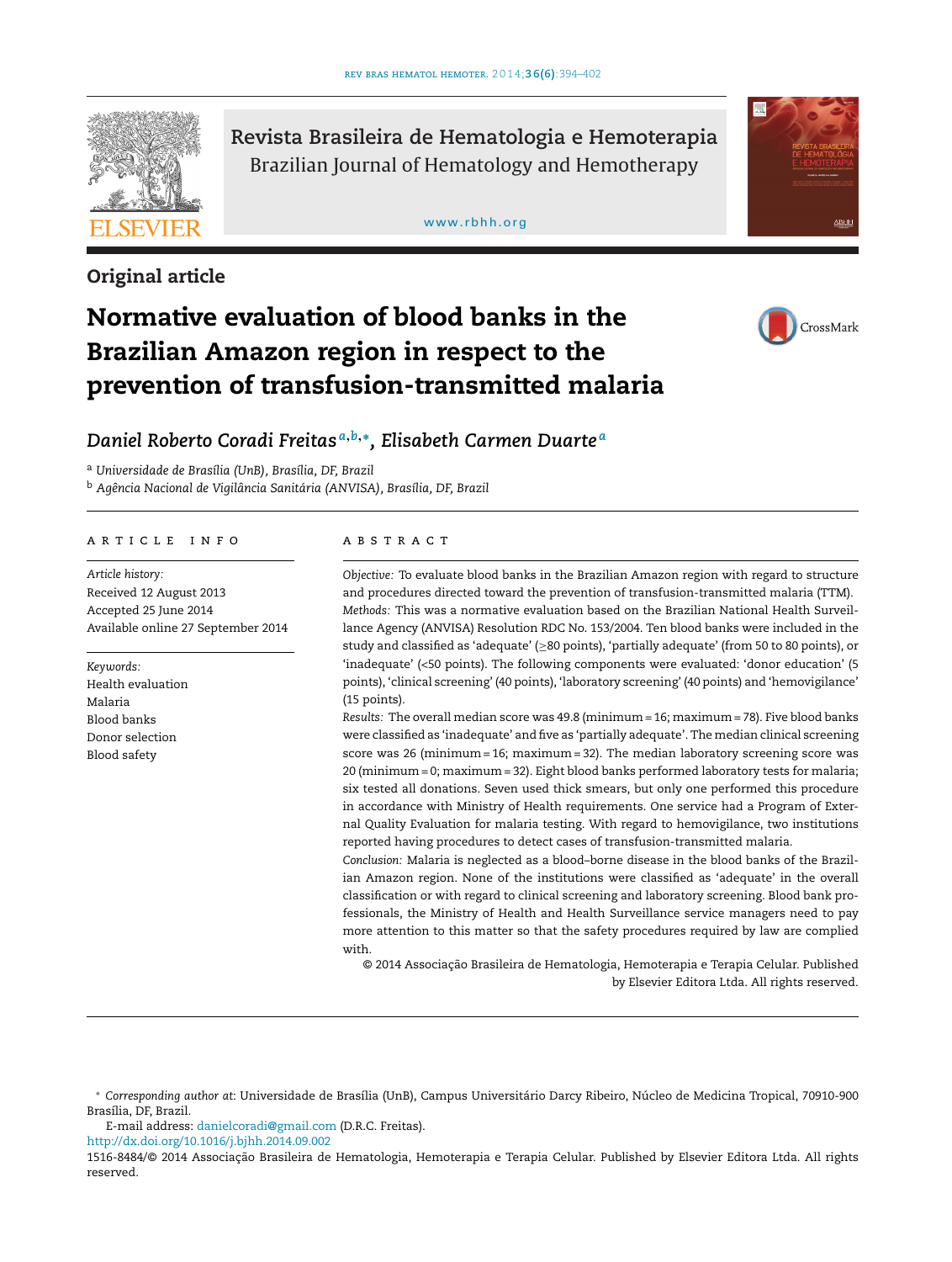#### **Introduction**

Malaria is endemic in the Brazilian Amazonian region and is mainly transmitted by vectors. Transfusion-transmitted malaria (TTM) is, however, one of the most important blood–borne parasitic diseases and represents a significant risk for patients in endemic areas as cases are usually very severe. $1,2$  In the United States, malaria is not endemic with only three TTM cases being reported on average per annum.<sup>2</sup> In Brazil, the National Hemovigilance System, created in 2002,<sup>3</sup> [h](#page-8-0)as thus far registered four TTM cases, three in 2006 and one in 2007. By using nucleic acid tests (NAT) to detect Plasmodium in endemic areas in Brazil, the prevalence of malaria in eligible donors is estimated to be between 0.3% and  $3\%$ .<sup>[4–6](#page-8-0)</sup> It is therefore likely that TTM is underreported to the National Hemovigilance System.

In Brazil, the Health Surveillance service (VISA) works to control transfusion risk and blood quality through actions such as standard regulations, inspection, health education and hemovigilance. These measures are carried out by VISA at federal, state and municipal levels. $7$  The technical and sanitary requirements for blood banks (BBs) to prevent TTM have been defined since 19[88](#page-8-0) by Law  $7649/1988<sup>8</sup>$  and other regulations – Decrees, Ministry of Health (MoH) Ordinances and Resolutions of the Collegiate Directorate (RDC) of the National Health Surveillance Agency (ANVISA).

In 1[9](#page-8-0)89, the MoH Ordinance No. 721/GM/1989 $9$  introduced the requirement for donor clinical and epidemiological screening, including history of previous infections, recent signs and symptoms and travel to endemic areas. During regulatory reviews, two substantial updates were included by ANVISA RDC No.  $343/2002$ , $10$  namely: BBs in endemic areas must use the annual parasite index (API) to exclude donors who visit high-risk areas (API >49.9 cases/1000 inhabitants) and must perform laboratory tests on eligible donors. All subsequent regulations have maintained these obligations with small modifications.

This study presents a normative evaluation of selected BBs in the Brazilian Amazon region with the aim of preventing TTM. The study's objective was to analyze the adherence of these BBs to prevailing regulations and standards, to describe and discuss the current practices of these establishments and to recommend measures to improve the prevention of TTM.

#### **Methods**

This was a normative evaluation study that focused on an evaluation to inform management.<sup>[11](#page-8-0)</sup> According to Contandriopoulos et al.. $^{12}$  $^{12}$  $^{12}$  to evaluate is to make a value judgment about an intervention or its components in order to assist decision making. The judgment can be based on the application of criteria and regulations and, in this case, it is called a normative evaluation. This, in turn, is defined as the act of making a judgment, comparing the organization (structure), the procedure or methods developed (process), the resources deployed and the results obtained with the requirements and criteria established by regulations. It is a scientific activity that must be carried out with methodological rigor. $13$ 

This study used external evaluators with the evaluation being performed in a natural context (without interventions). $12$  The evaluation was based on ANVISA RDC No.  $153/2004^{14}$  $153/2004^{14}$  $153/2004^{14}$  (RDC 153/2004), in force at the time, regarding the issue of TTM prevention. The components evaluated were structure and process.<sup>[15](#page-8-0)</sup>

Data collection took place between January 2009 and June 2011. All nine Coordinator BBs responsible for the Brazilian Amazon region and one hemotherapy nucleus were evaluated. A standardized semi-structured list of questions was used to collect data by interviewing the person technically responsible for the BB and/or the person responsible for the sectors/activities evaluated. Donor education, clinical screening, laboratory screening and hemovigilance were evaluated. The interviews were conducted by just one researcher with experience in administering inspection questionnaires and epidemiology interviewing. In addition to the interview, information was collected from educational materials for donors and standards operational procedures (SOP).

The BBs were classified as adequate, partially adequate or inadequate (Table 1), depending on the score obtained. The

| Table 1 - Description of the model for classifying sectors/activities and blood banks including scores obtained following<br>evaluation. |                |                |                                  |                                              |  |  |  |  |  |  |  |
|------------------------------------------------------------------------------------------------------------------------------------------|----------------|----------------|----------------------------------|----------------------------------------------|--|--|--|--|--|--|--|
| Sector/activity                                                                                                                          | Weight         | No. of items   | Score range                      | Classification                               |  |  |  |  |  |  |  |
| Education                                                                                                                                | 0.5            | $\mathbf 1$    | $\mathbf{0}$<br>5                | Inadequate<br>Adequate                       |  |  |  |  |  |  |  |
| Clinical screening                                                                                                                       | $\overline{4}$ | 10             | $0 - 20$<br>$>20-32$<br>$>32-40$ | Inadequate<br>Partially adequate<br>Adequate |  |  |  |  |  |  |  |
| Laboratory screening                                                                                                                     | $\overline{4}$ | 5              | $0 - 20$<br>$>20-32$<br>$>32-40$ | Inadequate<br>Partially adequate<br>Adequate |  |  |  |  |  |  |  |
| Hemovigilance                                                                                                                            | 1.5            | $\overline{2}$ | $\mathbf{0}$<br>7.5<br>15        | Inadequate<br>Partially adequate<br>Adequate |  |  |  |  |  |  |  |
| Final classification                                                                                                                     |                | 18             | $0 - 50$<br>form 50 to 80<br>>80 | Inadequate<br>Partially adequate<br>Adequate |  |  |  |  |  |  |  |

| evaluation.     |        |              |             |                |
|-----------------|--------|--------------|-------------|----------------|
| Sector/activity | Weight | No. of items | Score range | Classification |
| Education       | 0.5    |              |             | Inadequate     |
|                 |        |              |             | Adequate       |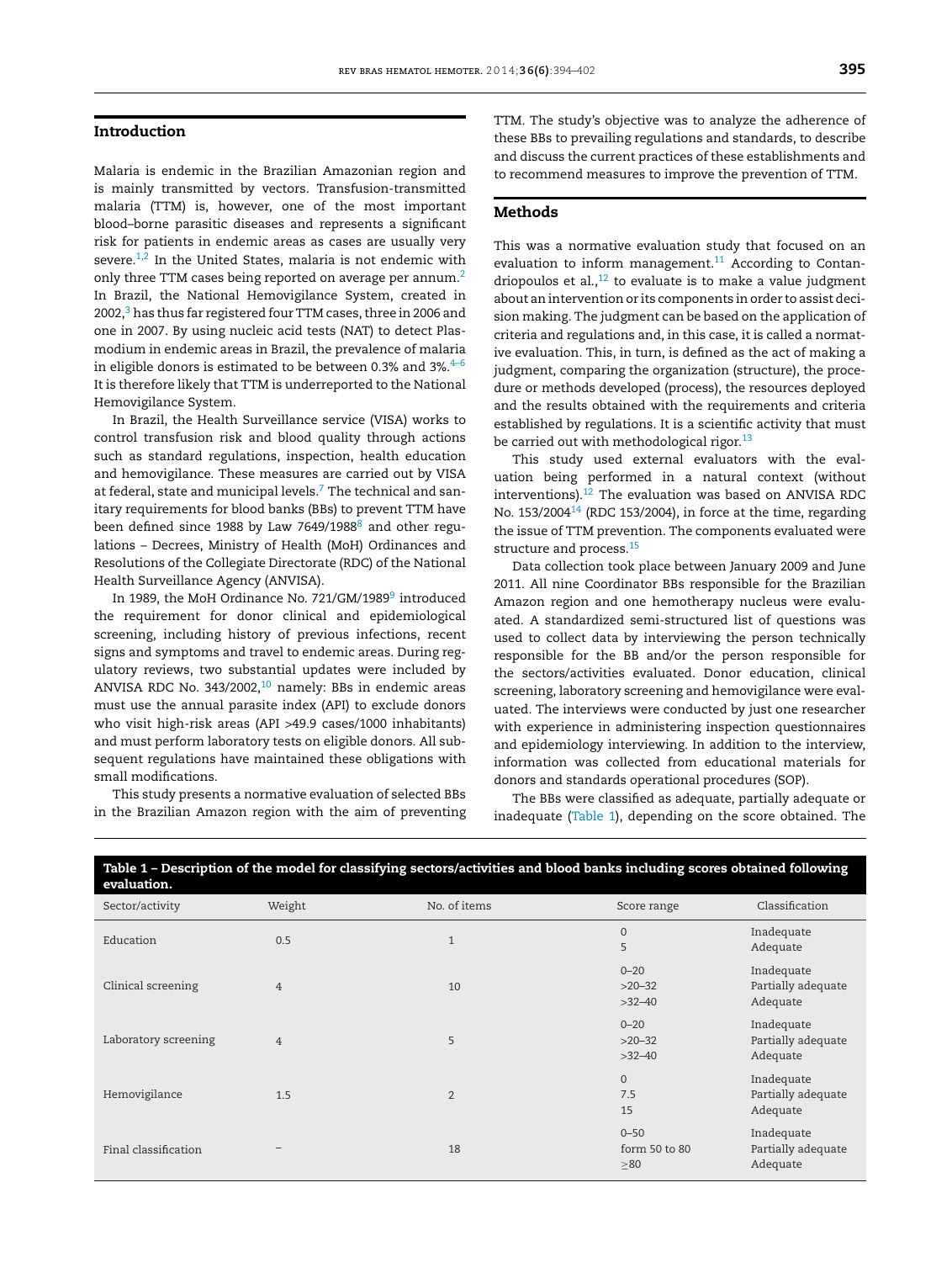concept of potential risk $16$  was defined as 'the possibility of the occurrence of a disease, whilst not necessarily describing the disease or the likelihood of its occurrence. This concept which expresses the value judgment about potential exposure to a possible risk was used to define the weighting of each activity and item. Different to epidemiological risk which can be measured and calculated, potential risk is often determined based on the cumulative perception of specialists regarding the defects or faults in a given product, process or service over time.<sup>16</sup> The criteria for the scores were therefore based on the authors' assessment of the potential risk of TTM cases occurring owing to non-compliance with the items of the norms. Clinical and laboratory screening were considered to be critical for the regulation of TTM. The details of the scores for each item are shown in [Table](#page-3-0) 2. Although the criteria are based on RDC 153/2004, the final text of the criteria for each item evaluated expresses the specific focus on controlling the risk of TTM. The criteria are not therefore literal transcriptions of the requirements in RDC 153/2004.

The ideal model of best practices for ensuring maximum TTM risk reduction, according to RDC 153/2004, is shown in [Table](#page-4-0) 3. In this model the four activities involved in TTM prevention are shown as they relate to structures, processes and results.

This study was approved by the Research Ethics Committees of the Júlio Müller University Hospital of the Universidade Federal de Mato Grosso and the Medicine School of the Universidade de Brasília.

# **Results**

The final median score for the BBs as a whole was 49.8 (min $imum = 16$ ; maximum = 78) [\(Table](#page-4-0) 4). None of the BBs were considered 'Adequate'; five were classified as 'Partially Adequate' and five as 'Inadequate'. [Table](#page-5-0) 5 provides detailed results of the components and items.

With regard to the donor education component, all BBs only used leaflets and posters to inform donors about blood–borne diseases. Malaria was mentioned in leaflets in only two of the ten BBs ([Table](#page-4-0) 4). Four types of leaflets produced by the MoH were found in two BBs, but none of them mentioned TTM.

Six BBs were considered partially adequate and four were considered inadequate in relation to clinical screening ([Table](#page-4-0) 4). Five BBs had SOPs for clinical screening of malaria but only one used a standardized screening form containing all the items required by the regulation to evaluate prior history of malaria (fever, suspected malaria and have had malaria) ([Table](#page-5-0) 5).

Seven BBs used exclusion criteria in cases of exposure to risk areas ([Table](#page-5-0) 5) based on API rates and all of them defined high-risk areas as the municipal. One BB also took district API rates into consideration when the municipal in question was the state capital city. Four different ineligibility periods were identified for donors who had traveled to high-risk areas, namely 7 (1/7), 15 (1/7), 30 (2/7) and 180 (3/7) days. The Epidemiological Surveillance Service provides six of the ten BBs with the API rates and one of the ten BBs directly accessed the API rates in the Information System for Malaria in Endemic Regions (SIVEP-Malaria). All of them used API for the preceding year to define high-risk areas in the current year.

With regard to exclusion owing to prior history of malaria, only one BB did not apply any of the criteria established by the regulation and three applied all the required criteria ([Table](#page-5-0) 5). Nine BBs applied the criterion 'had malaria in the last 12 months', seven applied the criterion 'fever in the last 30 days' and three applied the criterion 'suspected malaria in the last 30 days'. Two BBs used these last two criteria considering a period of 15 days rather than 30. Other criteria mentioned were 'having taken (or taking) medication for malaria' (2 BBs) and 'someone at home has got malaria' (2 BBs).

Analysis of the screening form showed that only one BB used a form containing the three exclusion criteria for prior history of malaria, whilst two BBs had no question for these criteria ([Table](#page-5-0) 5). Considerable variations were observed in the questions on the screening forms regarding having traveled to and living in high-risk areas, namely: (1) 'Have you been in a high malaria risk area?'; (2) 'Have you been in a high malaria risk area? Where? How long ago?'; (3) 'Have you traveled to a different municipality within the state? When and which one?'; (4) 'Have you traveled anywhere in the last six months? If yes, where?'; (5) 'Do you come from an endemic malaria zone?'; (6) 'Have you been in an endemic malaria region in the last 30 days?'; (7) 'Do you live in a high malaria risk area?'; and (8) 'Do you live in a high malaria risk area? Where? For how long?'. With the exception of questions 3 and 4, it is possible to interpret that the responsibility for indicating exposure to malaria risk areas was placed on the donor.

In relation to laboratory screening for malaria, four BBs were classified as partially adequate and seven as inadequate ([Table](#page-4-0) 4). Only six BBs performed laboratory screening on all donations in accordance with the regulation requirements ([Table](#page-5-0) 5). Two BBs only tested donors exposed to areas with API between 10.0 and 49.9 cases per 1000 inhabitants (medium risk) and a further two did not perform any test at all, arguing that they were not in the endemic area. Seven BBs used thick smears in laboratory screening and one used immunochromatographic testing. With regard to SOPs for the performance of laboratory tests (thick blood smear or immunochromatographic tests), two BBs were considered to have adequate instructions. One of them performed thick blood smear testing and the instructions adequately stated that 200 fields should be evaluated before establishing a negative result.<sup>[17](#page-8-0)</sup>

When considering the eight BBs that performed some type of laboratory test for malaria (whether or not it complied adequately with the regulations), six reported not having identified any positive tests in the last five years. Furthermore, only one BB reported having a malaria test External Quality Evaluation Program (EQE) ([Table](#page-5-0) 5). On the other hand, all the participating BBs had EQE for the remaining laboratory screening tests and for immunohematology.

With regard to the hemovigilance component, an innovative experiment was encountered in one BB with the inclusion of the following text in the information leaflet given to each donor and entitled 'Care after donating blood': 'I have received guidance that if I have symptoms of malaria/dengue and/or fever within  $\ldots$  days of donating blood, I must inform the  $\ldots$ Blood Bank by calling  $\ldots$  (telephone number)  $\ldots'$ .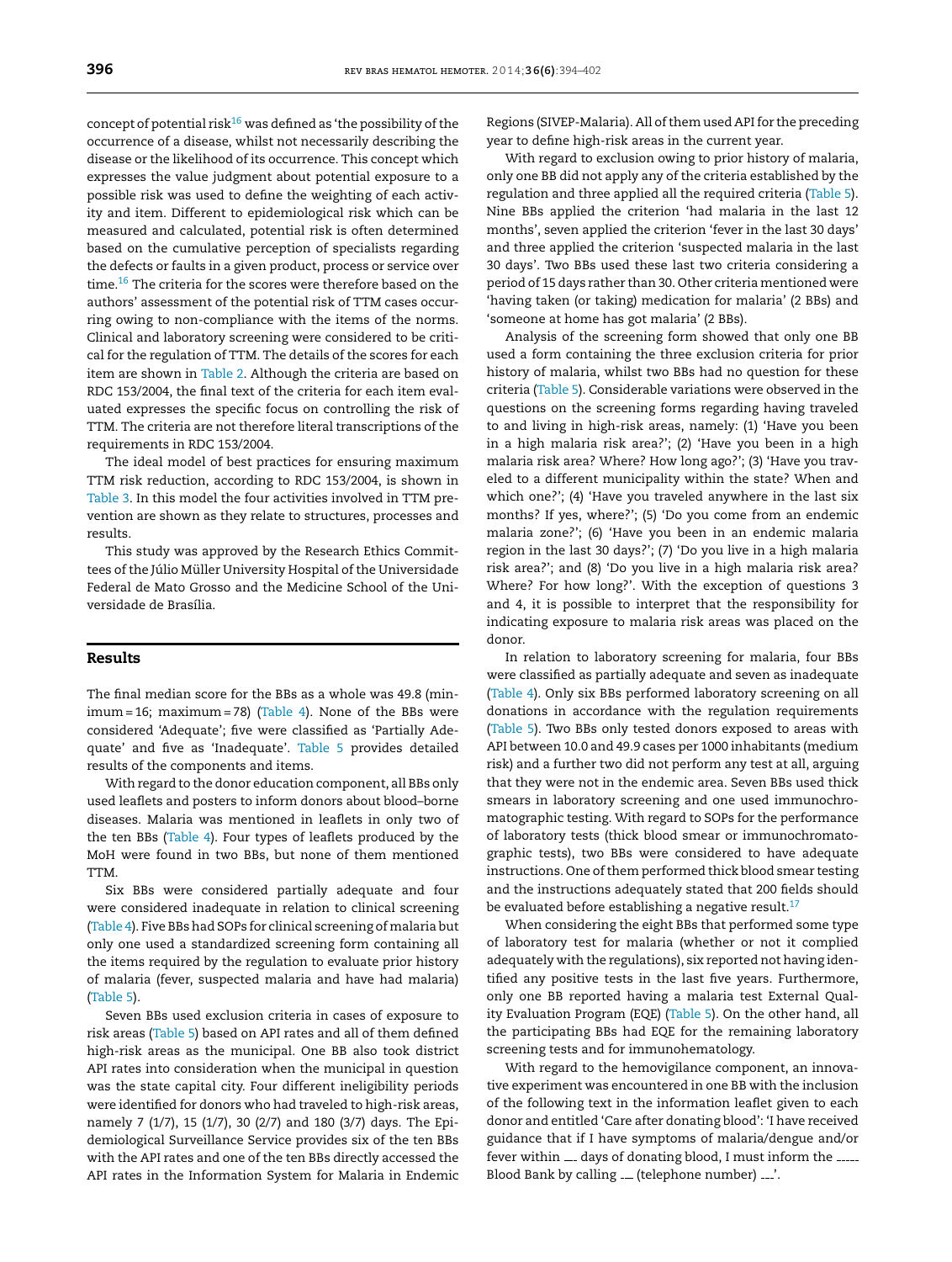| Sector/activity      | Item evaluated                                                                                           | Score                       | RDC 153/2004 item         |
|----------------------|----------------------------------------------------------------------------------------------------------|-----------------------------|---------------------------|
| Donor education      | Provide educational materials to donors containing<br>information about transfusion-transmitted malaria. | 10.0                        | B.4                       |
|                      | Interview the donor individually in a private place.                                                     | 1.0                         | <b>B.2</b> and <b>B.5</b> |
|                      | Have standards operational procedures for clinical                                                       | 1.0                         | A.11, B.5.2.6.2 and P.1   |
|                      | screening of donors containing malaria exclusion                                                         |                             |                           |
|                      | criteria.                                                                                                |                             |                           |
|                      | Use the criterion of travel to risk area to reject                                                       | 1.0                         | B.5.2.6.2                 |
| Clinical screening   | donations, i.e. reject candidates coming from high                                                       |                             |                           |
|                      | malaria risk areas as per API.                                                                           |                             |                           |
|                      | Use the criterion of living in a risk area to reject                                                     | 1.0                         | B.5.2.6.2                 |
|                      | donations, i.e. reject candidates living in high-risk areas                                              |                             |                           |
|                      | as per API.                                                                                              |                             |                           |
|                      | Use the criterion of prior history of malaria to reject                                                  | $None = 0$<br>$1 - 2 = 0.5$ | B.5.2.6.2                 |
|                      | donations, i.e.: (a) Reject candidates who have had                                                      |                             |                           |
|                      | malaria in the 12 months prior to donation; (b) Reject                                                   | $3 = 1.0$                   |                           |
|                      | candidates who have had fever in the last 30 days; (c)                                                   |                             |                           |
|                      | Reject candidates who have had suspected malaria in<br>the last 30 days.                                 |                             |                           |
|                      | Have a training program that has clinical screening for                                                  | 1.0                         | P.2                       |
|                      | malaria as part of its contents.                                                                         |                             |                           |
|                      | Use a standardized screening form (questionnaire) that                                                   | 1.0                         | A.12, B.5.2.6.2 and B.6.4 |
|                      | assesses travel to risk areas.                                                                           |                             |                           |
|                      | Use a standardized screening form (questionnaire) that                                                   | 1.0                         |                           |
|                      | assesses living in a risk area.                                                                          |                             | A.12, B.5.2.6.2 and B.6.4 |
|                      | Use a standardized screening form (questionnaire) that                                                   | $None = 0$                  | A.12, B.5.2.6.2 and B.6.4 |
|                      | assesses prior history of malaria.                                                                       | $1 - 2 = 0.5$               |                           |
|                      | - malaria 12 months prior to donation;                                                                   | $3 = 1.0$                   |                           |
|                      | - fever in the last 30 days;                                                                             |                             |                           |
|                      | - suspected malaria in the last 30 days.                                                                 |                             |                           |
|                      | Existence of a warning mechanism capable of                                                              | 1.0                         | N.3 and N.6.f             |
|                      | preventing donation by donor who is ineligible owing to                                                  |                             |                           |
|                      | risk of malaria, as per the criteria used by the blood                                                   |                             |                           |
|                      | bank.                                                                                                    |                             |                           |
|                      |                                                                                                          |                             |                           |
|                      | Perform laboratory screening on all donors, as required                                                  | 4.0                         | B.5.2.6.2                 |
|                      | by RDC 153, i.e. perform parasite testing on all donors                                                  |                             |                           |
| Laboratory screening | living in or who have traveled to areas with medium or                                                   |                             |                           |
|                      | low API, i.e. API <50.                                                                                   |                             |                           |
|                      | Have written procedures for test performance in                                                          | 2.0                         | A.11 and P.1              |
|                      | accordance with the following references:                                                                |                             |                           |
|                      | - Thick smear: as per Ministry of Health Malaria                                                         |                             |                           |
|                      | Diagnosis Manual.                                                                                        |                             |                           |
|                      | - Immunoenzymatic test: as per the manufacturer's                                                        |                             |                           |
|                      | instructions.                                                                                            |                             |                           |
|                      | Having a training program on the performance of                                                          | 1.0                         | P.2                       |
|                      | laboratory tests.                                                                                        |                             |                           |
|                      | Have written procedures for test performance in                                                          | 2.0                         | A.11 and P.1              |
|                      | accordance with the following references:                                                                |                             |                           |
|                      | - Thick smear: the Ministry of Health Malaria Diagnosis                                                  |                             |                           |
|                      | Manual recommends that a negative result be given                                                        |                             |                           |
|                      | after at least 200 fields have been evaluated.                                                           |                             |                           |
|                      | - Immunoenzymatic test: as per the manufacturer's                                                        |                             |                           |
|                      | instructions.                                                                                            | 1.0                         |                           |
|                      | Have an External Quality Evaluation program for                                                          |                             | A.14                      |
|                      | malaria testing.                                                                                         |                             |                           |
| Hemovigilance        | Have procedures to detect donors who have suspected                                                      | 5.0                         | A.10                      |
|                      | or confirmed malaria following donation.                                                                 |                             |                           |
|                      | Have procedures to detect recipients suspected of                                                        | 5.0                         | A.11 and A.17             |
|                      | having malaria transmitted by blood products produced                                                    |                             |                           |
|                      | by the service.                                                                                          |                             |                           |
|                      |                                                                                                          |                             |                           |

#### <span id="page-3-0"></span>Table 2 – Details of the criteria assessed for each blood bank sector and activity, their scores and the RDC 153/2004 item **used as a basis for the requirement.**

API: annual parasite index.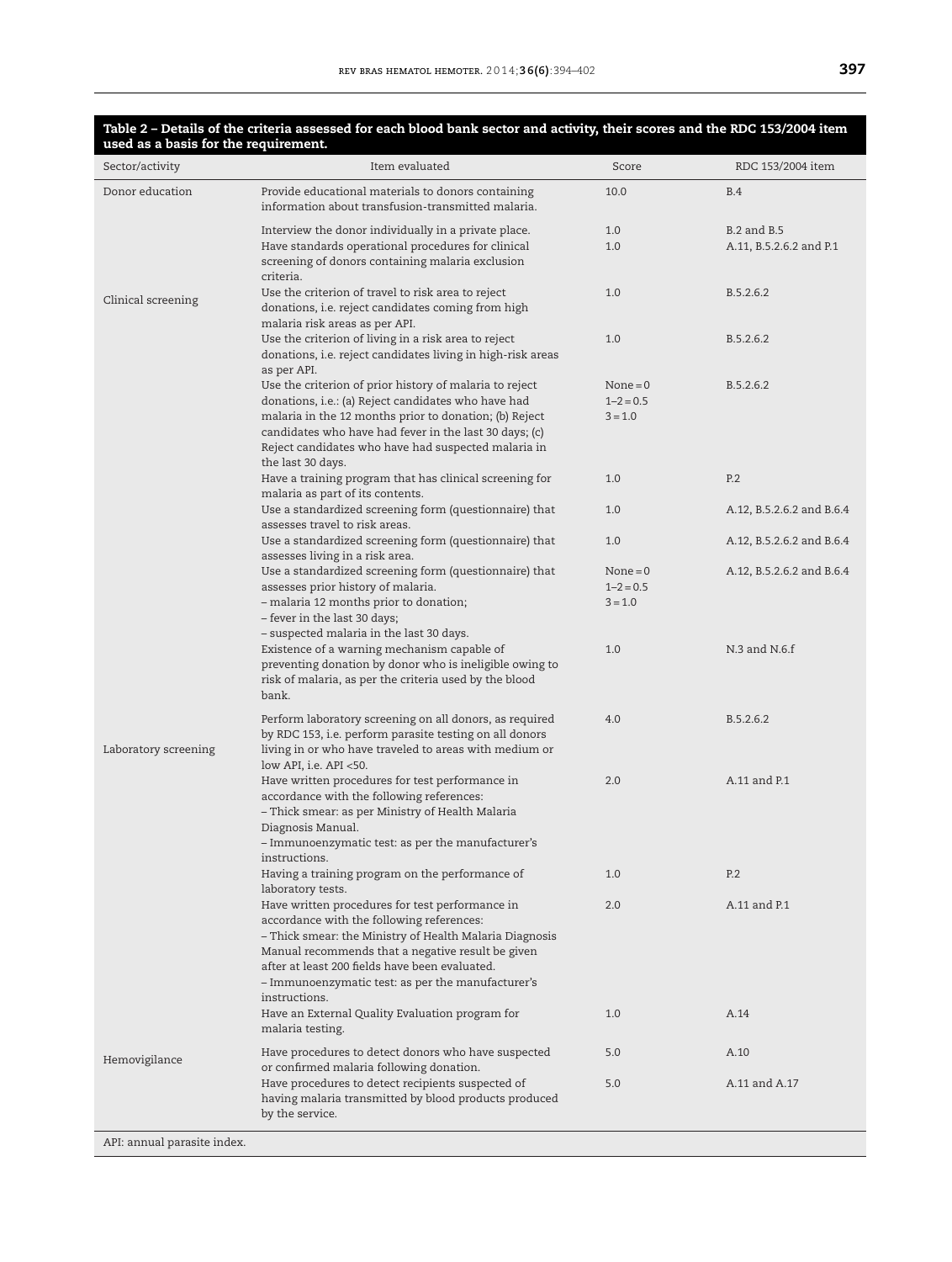# <span id="page-4-0"></span>Table 3 - The ideal model of best practices to ensure maximum reduction of transfusion-transmitted malaria risk **according to RDC 153/2004.**

| Blood banks in malaria endemic areas<br>Activities to prevent transfusion-transmitted malaria                                                                                                                   |                                                                                                                                                                                               |                                                                                                                                                                                            |                                                                                                                                                                                                                              |  |  |  |  |  |  |
|-----------------------------------------------------------------------------------------------------------------------------------------------------------------------------------------------------------------|-----------------------------------------------------------------------------------------------------------------------------------------------------------------------------------------------|--------------------------------------------------------------------------------------------------------------------------------------------------------------------------------------------|------------------------------------------------------------------------------------------------------------------------------------------------------------------------------------------------------------------------------|--|--|--|--|--|--|
| Education                                                                                                                                                                                                       | Clinical screening                                                                                                                                                                            | Laboratory screening                                                                                                                                                                       | Surveillance                                                                                                                                                                                                                 |  |  |  |  |  |  |
| <b>Structures</b><br>Professionals trained and<br>educational material available to<br>clearly inform donors of the risk<br>to blood recipients becoming<br>infected with malaria through<br>transfusions       | Professionals trained and<br>material available to<br>evaluate the risk of donors<br>being infected with<br>Plasmodium (written<br>instructions, up-to-date API<br>chart, standardized forms) | Professionals trained and<br>material available to<br>perform laboratory tests<br>(adequate algorithms,<br>written instructions.<br>external quality evaluation,<br>standardized forms)    | Professionals trained and<br>material available to<br>identify and investigate<br>suspected TTM cases and<br>detect suspected malaria<br>cases following donation<br>(case definition,<br>standardized forms,<br>flowcharts) |  |  |  |  |  |  |
| Processes<br>Donors receive educational<br>materials and guidance on their<br>contents                                                                                                                          | Donors adequately<br>assessed regarding: (a)<br>Traveling to areas with API<br>> 49; (b) Living in areas with<br>$API > 49$ ; (c) Prior history of<br>malaria                                 | All donors not excluded<br>during clinical screening<br>have blood sample tested<br>for the presence of the 3<br>Plasmodium species<br>prevalent in Brazil, as per<br>written instructions | All suspected TTM cases<br>are investigated adequately<br>Blood banks are informed<br>of any donors suspected of<br>having malaria following<br>donation                                                                     |  |  |  |  |  |  |
| Intermediate results<br>Donors understand the risks and<br>are sufficiently aware to be able to<br>answer clinical screening questions<br>adequately and honestly and are<br>proactive in providing information | Donors at increased risk<br>according to the<br>established criteria are<br>prevented from donating                                                                                           | Plasmodium-infected<br>donors are identified and<br>the blood products are<br>discarded<br>Donors are informed of<br>their test results and<br>referred for a doctor's<br>appointment      | TTM investigation is<br>completed and positive<br>cases ate treated<br>Donors suspected of having<br>malaria following donation<br>are detected and blood<br>products are discarded                                          |  |  |  |  |  |  |
| Final results<br>Maximum reduction in the<br>number of contaminated blood<br>products available for<br>therapeutic use                                                                                          | Maximum reduction in the<br>number of TTM cases                                                                                                                                               | No TTM related mortality<br>among recipients                                                                                                                                               |                                                                                                                                                                                                                              |  |  |  |  |  |  |

TTM: transfusion-transmitted malaria; API: annual parasite index.

# Table 4 - Final score obtained by each sector/activity and classification of the ten blood banks according to the criteria **established in this evaluation.**

| Sector/activity                                         | Weighted scores for blood banks |                       |                          |                     |                   |                          |                  |                      |             |                                 | Median    |
|---------------------------------------------------------|---------------------------------|-----------------------|--------------------------|---------------------|-------------------|--------------------------|------------------|----------------------|-------------|---------------------------------|-----------|
|                                                         | $\overline{A}$                  | B                     | $\mathsf{C}$             | D                   | E                 | $\mathbf{F}$             | G                | H                    | I           |                                 |           |
| Education<br>Classification                             | 0.0<br>I                        | 5.0<br>$\mathcal{A}$  | 0.0<br>$\mathbf{r}$<br>1 | 0.0<br>$\mathbf I$  | 0.0<br>I          | 0.0                      | 0.0<br>I         | 5.0<br>$\mathcal{A}$ | 0.0         | 0.0<br>T                        | 0.0       |
| Clinical screening<br>Classification                    | 28.0<br>PA                      | 26.0<br>PA            | 24.0<br>PA               | 20.0<br>$\mathbf I$ | 16.0<br>I         | 26.0<br><b>PA</b>        | 32.0<br>I        | 32.0<br>PA           | 16.0        | 30.0<br>PA                      | 26.0      |
| Laboratory screening<br>Classification                  | 20.0<br>I                       | 32.0<br>PA            | 0.0<br>I                 | 28.0<br>PA          | 28.0<br>PA        | 28.0<br>PA               | 8.0<br>I         | 20.0                 | 0.0         | 8.0<br>I                        | 20.0      |
| Hemovigilance<br>Classification                         | 0.0<br>I                        | 15.0<br>$\mathcal{A}$ | 0.0<br>I                 | 0.0<br>I            | 7.5<br>PA         | 0.0                      | 0.0<br>I         | 0.0<br>I             | 0.0         | 7.5<br>PA                       | 0.0       |
| Maximum score<br>Score obtained<br>Final classification | 100<br>48.0                     | 100<br>78.0<br>PA     | 100<br>24.0<br>I         | 100<br>48.0         | 100<br>51.5<br>PA | 100<br>54.0<br><b>PA</b> | 100<br>40.0<br>I | 100<br>57.0<br>PA    | 100<br>16.0 | 88.0 <sup>a</sup><br>51.7<br>PA | -<br>49.8 |

I: inadequate; PA: partially adequate; A: adequate.

a Two laboratory screening items were not evaluated because they were outsourced activities.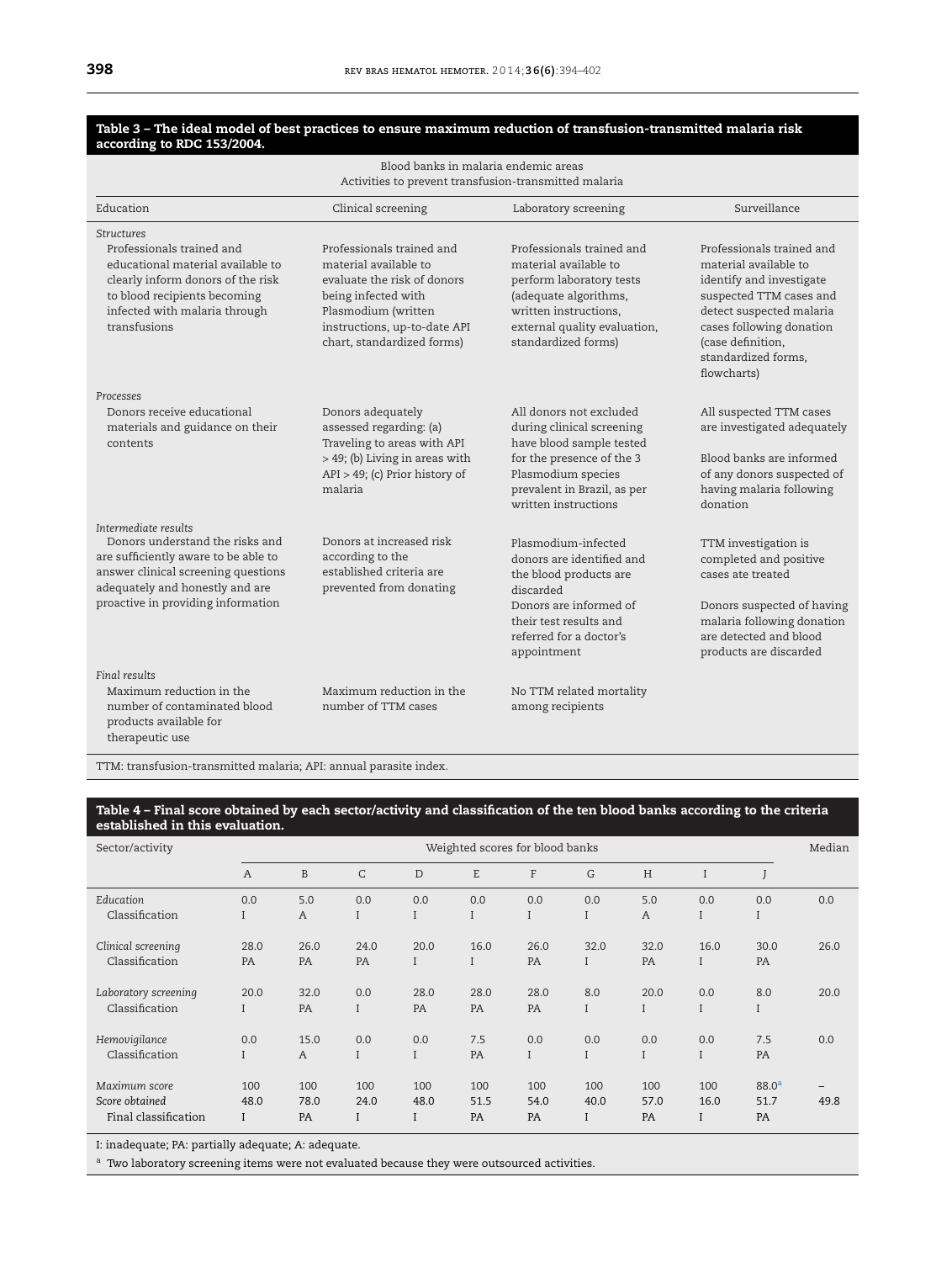<span id="page-5-0"></span>

|                      | Table 5 - Scores obtained for each item evaluated at the ten blood banks studied (A-J) in the Brazilian Amazon region.                                                                                                                                 |                    |              |         |     |             |                           |     |     |          |         |                |
|----------------------|--------------------------------------------------------------------------------------------------------------------------------------------------------------------------------------------------------------------------------------------------------|--------------------|--------------|---------|-----|-------------|---------------------------|-----|-----|----------|---------|----------------|
| Sector/activity      | Item evaluated                                                                                                                                                                                                                                         | <b>Blood banks</b> |              |         |     |             |                           |     |     |          |         |                |
|                      |                                                                                                                                                                                                                                                        | A                  | $\, {\bf B}$ | C       | D   | $\mathbf E$ | $\boldsymbol{\mathrm{F}}$ | G   | Η   | $\bf{I}$ | J       |                |
| Donor education      | Provide educational<br>material to donors<br>containing information<br>about the risk of malaria<br>transmission                                                                                                                                       | 0.0                | 10           | 0.0     | 0.0 | 0.0         | 0.0                       | 0.0 | 10  | 0.0      | 0.0     | $\overline{2}$ |
|                      | Subtotal                                                                                                                                                                                                                                               | 0.0                | 10           | 0.0     | 0.0 | 0.0         | 0.0                       | 0.0 | 10  | 0.0      | 0.0     |                |
| Clinical screening   | Interview the donor<br>individually in a private<br>place                                                                                                                                                                                              | 1.0                | 1.0          | 1.0     | 1.0 | 1.0         | 1.0                       | 1.0 | 1.0 | 1.0      | 1.0     | 10             |
|                      | Have SOP for clinical<br>screening of donors<br>containing malaria<br>exclusion criteria                                                                                                                                                               | 1.0                | 0.0          | 0.0     | 0.0 | 0.0         | 0.0                       | 1.0 | 1.0 | 1.0      | 1.0     | 5              |
|                      | Use the criterion of travel to<br>risk area to reject donations                                                                                                                                                                                        | 1.0                | 0.0          | 1.0     | 1.0 | 0.0         | 1.0                       | 1.0 | 1.0 | 0.0      | 1.0     | $\overline{7}$ |
|                      | Use the criterion of living in<br>a risk area to reject<br>donations                                                                                                                                                                                   | 1.0                | 0.0          | 1.0     | 0.0 | 0.0         | 1.0                       | 1.0 | 0.0 | 0.0      | 1.0     | 5              |
|                      | Use the criterion of prior<br>history of malaria to reject<br>donations                                                                                                                                                                                | 0.5                | 1.0          | 0.5     | 0.5 | 0.5         | 1.0                       | 1.0 | 0.5 | 0.0      | 0.5     | 3              |
|                      | Have a training program<br>that has clinical screening<br>for malaria as part of its                                                                                                                                                                   | 1.0                | 1.0          | 0.0     | 0.0 | 1.0         | 0.0                       | 0.0 | 1.0 | 1.0      | 1.0     | 6              |
|                      | contents<br>Use a standardized<br>screening form<br>(questionnaire) that                                                                                                                                                                               | 0.0                | 1.0          | 1.0     | 1.0 | 1.0         | 1.0                       | 1.0 | 1.0 | 0.0      | 1.0     | 8              |
|                      | assesses travel to risk areas<br>Use a standardized<br>screening form<br>(questionnaire) that<br>assesses living in a risk area                                                                                                                        | 0.0                | 1.0          | 0.0     | 0.0 | 0.0         | 0.0                       | 0.0 | 1.0 | 0.0      | 0.0     | $\overline{2}$ |
|                      | Use a standardized<br>screening form<br>(questionnaire) that<br>assesses prior history of                                                                                                                                                              | 0.5                | 0.5          | 0.5     | 0.5 | 0.5         | 0.5                       | 1.0 | 0.5 | 0.0      | 0.0     | $\mathbf{1}$   |
|                      | malaria<br>Existence of a warning<br>mechanism capable of<br>preventing donation by<br>donor who is ineligible<br>owing to risk of malaria, as<br>per the criteria used by the<br>blood bank                                                           | 1.0                | 1.0          | 1.0     | 1.0 | 0.0         | 1.0                       | 1.0 | 1.0 | 1.0      | 1.0     | 9              |
|                      | Subtotal                                                                                                                                                                                                                                               | $7.0$              | 6.5          | $6.0\,$ | 5.0 | 4.0         | 6.5                       | 8.0 | 8.0 | $4.0$    | 7.5     |                |
| Laboratory screening | Perform laboratory<br>screening on all donors as<br>required by RDC 153                                                                                                                                                                                | 4.0                | 4.0          | $0.0\,$ | 4.0 | 4.0         | 4.0                       | 0.0 | 4.0 | 0.0      | $0.0\,$ | 6              |
|                      | Have written procedures for<br>test performance in<br>accordance with the<br>following references:<br>- Thick smear: as per<br>Ministry of Health Malaria<br>Diagnosis Manual.<br>- Immunoenzymatic test:<br>as per the manufacturer's<br>instructions | 0.0                | 0.0          | 0.0     | 2.0 | 2.0         | 2.0                       | 0.0 | 0.0 | 0.0      | 2.0     | $\overline{4}$ |
|                      | Having a training program<br>on the performance of<br>laboratory tests                                                                                                                                                                                 | 1.0                | 1.0          | 0.0     | 1.0 | 1.0         | 1.0                       | 0.0 | 1.0 | 0.0      | $\,b\,$ | 6              |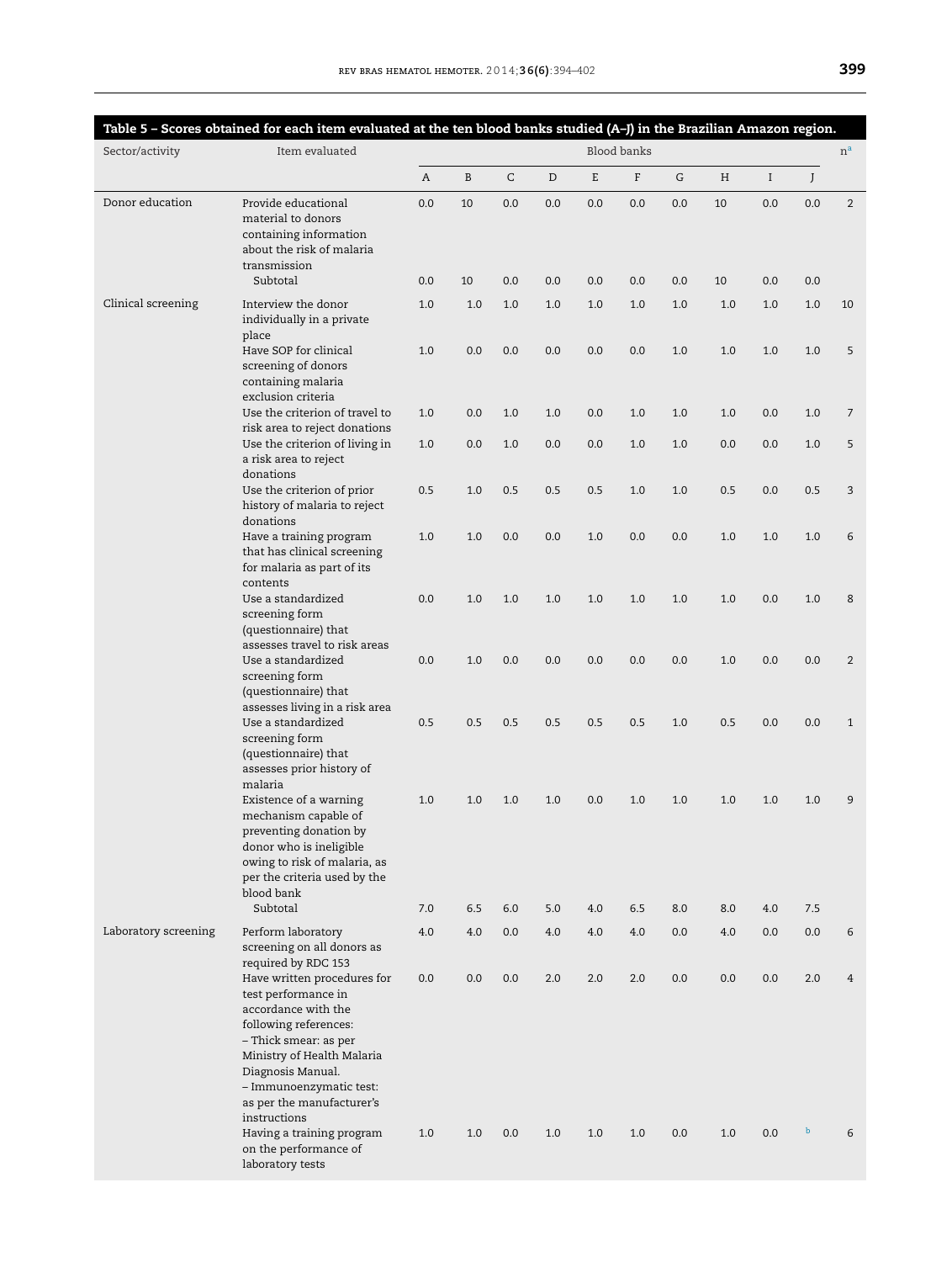<span id="page-6-0"></span>

| Table 5 - (Continued) |                                                                                                                                                                                                                                                                                                                                                     |              |            |              |            |            |                    |            |            |              |             |                |
|-----------------------|-----------------------------------------------------------------------------------------------------------------------------------------------------------------------------------------------------------------------------------------------------------------------------------------------------------------------------------------------------|--------------|------------|--------------|------------|------------|--------------------|------------|------------|--------------|-------------|----------------|
| Sector/activity       | Item evaluated                                                                                                                                                                                                                                                                                                                                      |              |            |              |            |            | <b>Blood banks</b> |            |            |              |             | $n^a$          |
|                       |                                                                                                                                                                                                                                                                                                                                                     | $\mathsf{A}$ | B          | $\mathsf{C}$ | D          | E          | F                  | G          | H          | $\mathbf{I}$ | J           |                |
|                       | Have written procedures to<br>test performance in<br>accordance with the<br>following references:<br>- Thick smear: the Ministry<br>of Health Malaria Diagnosis<br>Manual recommends that a<br>negative result be given<br>after at least 200 fields have<br>been evaluated<br>- Immunoenzymatic test:<br>as per the manufacturer's<br>instructions | 0.0          | 2.0        | 0.0          | 0.0        | 0.0        | 0.0                | 2.0        | 0.0        | 0.0          | $\mathbf b$ | 2              |
|                       | Have an External Quality<br>Control program<br>(Proficiency) for malaria<br>testing<br>Subtotal                                                                                                                                                                                                                                                     | 0.0<br>5.0   | 1.0<br>8.0 | 0.0<br>0.0   | 0.0<br>7.0 | 0.0<br>7.0 | 0.0<br>7.0         | 0.0<br>2.0 | 0.0<br>5.0 | 0.0<br>0.0   | 0.0<br>2.0  | $\mathbf{1}$   |
| Hemovigilance         | Have procedures to detect<br>donors who have suspected<br>or confirmed malaria<br>following donation                                                                                                                                                                                                                                                | 0.0          | 5.0        | 0.0          | 0.0        | 5.0        | 0.0                | 0.0        | 0.0        | 0.0          | 0.0         | $\overline{2}$ |
|                       | Have procedures to detect<br>recipients suspected of<br>having malaria transmitted<br>by blood products produced<br>by the service                                                                                                                                                                                                                  | 0.0          | 5.0        | 0.0          | 0.0        | 0.0        | 0.0                | 0.0        | 0.0        | 0.0          | 5.0         | 2              |
|                       | Subtotal                                                                                                                                                                                                                                                                                                                                            | 0.0          | 10         | 0.0          | 0.0        | 5.0        | 0.0                | 0.0        | 0.0        | 0.0          | 5.0         |                |
|                       | <sup>a</sup> Number of blood banks adequately complying with the item.                                                                                                                                                                                                                                                                              |              |            |              |            |            |                    |            |            |              |             |                |

**b** Not evaluated because these are outsourced activities.

Two BBs reported having detected cases of TTM resulting from blood products produced by them. All these cases died.

# **Discussion**

Publications about the evaluation of Brazilian BBs are rare and, when they are found, their themes are donor satisfaction,  $18$ serological test performance<sup>19</sup> or costs.<sup>[20](#page-8-0)</sup> This is the first Brazilian study to evaluate the quality of the procedures and methods used by BBs to prevent TTM.

Overall performance registered by the study shows that adherence to RDC 153/2004 with regard to the prevention of TTM is neglected by the participating BBs. Only one establishment obtained more than 60 points on the proposed scoring system.

Donor education is an important factor for reducing serological ineligibility and disease transmission through transfusions[.21](#page-8-0) Although the participating BBs used leaflets as an initiative aimed at donor education, most of the leaflets made no reference to TTM. This strengthens the argument that malaria is usually neglected as a risk for patients. Moreover, the effectiveness of using leaflets to educate donors appears to be minimal. One study showed that educational leaflets had a limited effect to reduce serological ineligibility owing to HIV when used in isolation. $22$  Other educational approaches therefore need to be encouraged.

Clinical screening was also identified as a weak point. This stage is the first step in ensuring safe blood and should be performed by trained and competent personnel, using a predefined, validated and standardized questionnaire. $^{23}$  Clinical screening is even more important for preventing TTM as the sensitivity of the laboratory screening tests used is not high. $^{24}$ The variation in the questions found in the screening questionnaires shows that there is no standardization among the participating BBs to assess donors in relation to malaria. Studies to validate questions posed to donors with the aim of preventing TTM need to be conducted.

With regard to the selection criteria regarding donors exposed to risk areas, the regulations clearly need improvements. In 1999 Kiesslich et al. $25$  proposed that API ranges should be used as a parameter for TTM risk assessment. The adopted API grades of risk (low, medium and high risk) have not been created or standardized to achieve this objective. There is no epidemiological data in the literature that enables, a priori, API grades to be established for screening donors and their use needs to be reassessed. We suggest that panel sessions should be held with specialists to define the utility of API as a parameter for donor selection. In the meantime, it is essential that BBs have access to monthly API data so that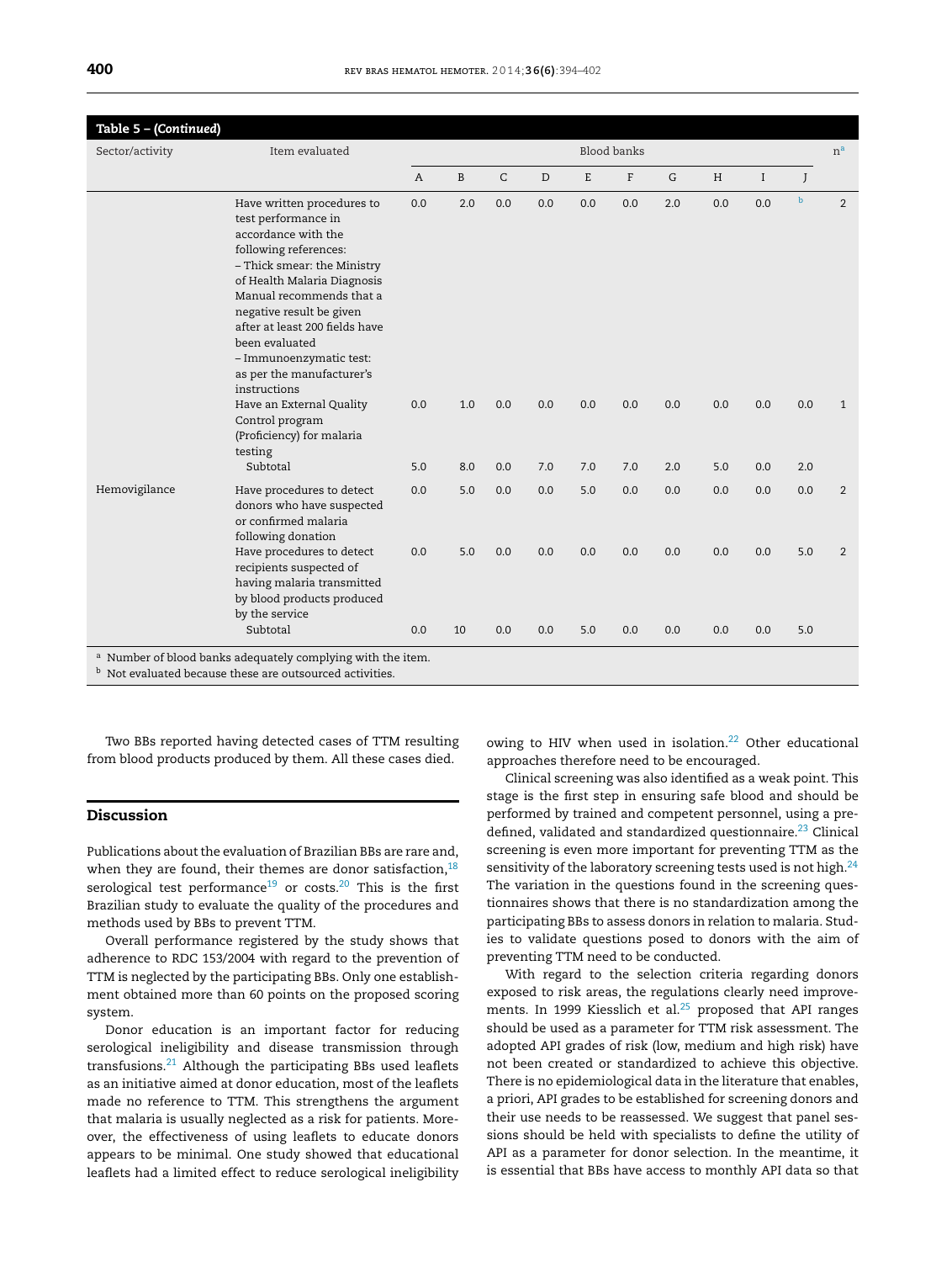clinical screening can be performed based on current information and not on information from the previous year, as was the case with the BBs in this study.

Laboratory screening for malaria revealed relevant shortcomings, such as not testing all donors, the absence of EQE for malaria tests and, in the case of the thick blood smear test, an insufficient number of fields were inspected (less than 200) to conclude that the slides were free of Plasmodium.

The thick blood smear test has limited sensitivity to detect asymptomatic infections with low parasitemia. $24$  It must therefore be used with great caution so as to reduce false negative results as far as possible. Since 2001 the MoH has offered a free EQE program for public BBs that includes serological and immunohematological tests. However, malaria has never been included in this program and its inclusion with regard to thick blood smear testing has shown to be relevant.

Screening for malaria in BBs is a worldwide challenge. In non-endemic countries, in general, the option is made to temporarily exclude donors who have traveled to endemic regions and laboratory tests to directly detect the parasite are not performed. In endemic countries consensus does not exist as to best practices to prevent TTM. Some countries with endemic areas, such as Colombia<sup>[26](#page-8-0)</sup> and Ethiopia,<sup>27</sup> do not use laboratory screening and undertake risk assessment and selection based exclusively on the epidemiological questionnaire. In Turkey, $28$  selection is done via a questionnaire and, if donors are found to be ineligible, serological and molecular tests can be used to reduce the period of ineligibility, as recommended by European guidelines. As such, we recommend an evaluation as to the possibility of municipals or microregions where native cases of malaria have not be recorded for a long time using the same selection criteria as municipals in non-endemic areas. This change would reduce the costs of laboratory screening for malaria, although there might be a possible increase in clinical ineligibility.

Considering the limitations of thick smears as a screening test in BBs, together with the possibility of reducing the number of BBs obliged to perform laboratory screening for malaria, we suggest that the cost effectiveness of implanting NAT for Plasmodium species in BBs in endemic municipalities or micro-regions should be evaluated.

The weaknesses found in the process of selecting and identifying donors at risk of TTM indicate the importance of a sensitive and structured hemovigilance system. It is important that donors let BBs know if they have acquired malaria or are suspected of having malaria after donation. Whether or not donors take this initiative depends on them knowing that malaria can be transmitted through transfusions, and on effective communication channels with BBs. The inclusion on the SIVEP-Malaria notification form of a question 'Have you donated blood in the last 30 days?', and an information flow between the notifying unit and BBs, could identify donations made during the disease incubation period, thereby reducing TTM cases or enabling timely TTM identification and treatment, reducing its lethality. Nevertheless, asymptomatic donors who have malaria continue to be a challenge for BBs and hemovigilance has become an essential mainstay for early TTM case identification.

This study has some methodological limitations worthy of mention. The study's design is cross-sectional and the situation analyzed may have changed following it, possibly as a consequence of the intervention used for this the study. Moreover, the evaluation used a regulation that was revoked during the course of the study. Nevertheless, the alterations contained in the new regulations (ANVISA Resolution RDC 57/2010 and MoH Ordinance 2712/2013) were minimal with regard to screening donors for malaria in endemic areas, such as (i) municipalities where donors live or have traveled was defined as the API assessment area, (ii) definition of ineligibility periods in cases of having traveled to high-risk areas and (iii) permission to use laboratory tests that detect Plasmodium antigens. These alterations do not alter the scores and the classifications obtained in this study. Moreover, all information received was self-reported and the answers were confirmed, whenever possible, by documents. However, as it was an external evaluation, despite the people legally responsible for the establishments agreeing to take part in the study, at times access was not authorized to SOPs and, in these cases, measures were not adopted to confirm the answers via a different means of verification. This situation was rare however (2 cases). As a general rule, the person in charge of the sector was consulted in order to obtain more precise answers regarding the practice in question. If this person was not available, then the person technically responsible for the BB answered the questionnaire (1 case). As such, verification errors may have occurred in some cases. With regard to the scores, we emphasize that the weight used for each question was decided by the researchers based on arbitrary criteria as to the relevance of the question for the potential risk of TTM occurrence. Other scoring systems could have generated different final classification results. Nevertheless, the validation of such scoring and classification systems is limited by the small number of events.

Despite these limitations, the results of the logical framework proposed are considered to have met the objectives of evaluating BB structure and processes and can be used for internal evaluations and correction of activities. They can also be used by VISA in support of its actions, in particular inspections.

Finally, underlining the relevance of this subject, it should be noted that in 2004 the World Health Organization launched the Global Patient Safety Challenge, which includes 'blood safety' as one of its pillars. As such, programs are required to be implanted that ensure accessibility of high quality and safe blood to all those who really need it.<sup>[29](#page-8-0)</sup> Donor selection and hemovigilance are key elements of this process. Transmission of any disease represents a failure and best practices must be adopted so that patients are not harmed by blood. This includes taking care to ensure the prevention of TTM.

#### **Conclusion**

The study provides evidence that adherence to TTM prevention regulations was neglected by the participating BBs. None of the BBs obtained an 'adequate' classification, either for the overall classification or for the clinical or laboratory screening components. BB professionals, MoH and VISA managers need to pay greater attention to this matter so that the safety procedures required by the standards are complied